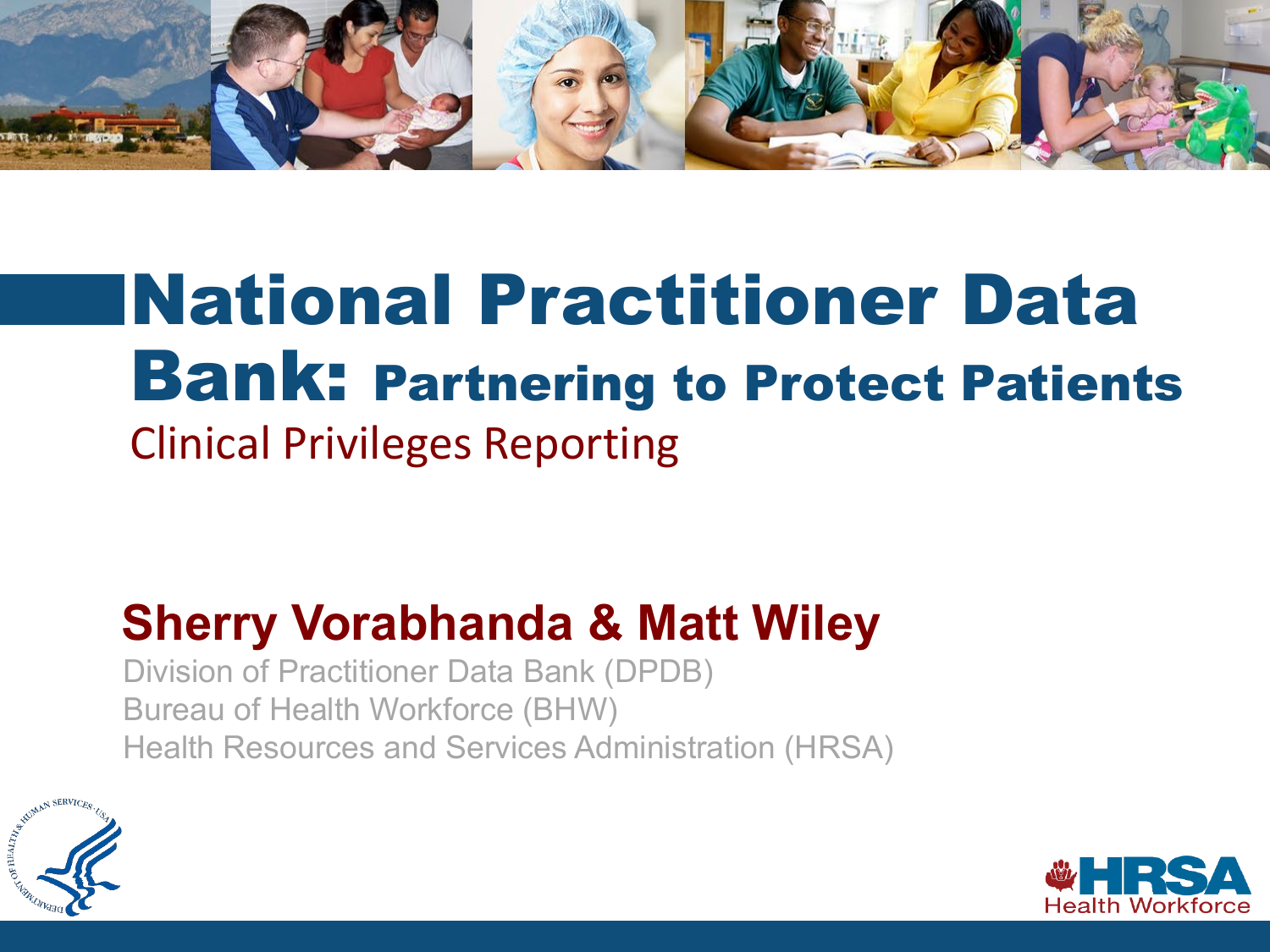#### **Overview**

- Review the Law and Regulations
- ► Clinical Privileges Reporting Topics
	- Surrendering While Under Investigation
	- Professional Review Actions Lasting >30 days
	- ► Resources



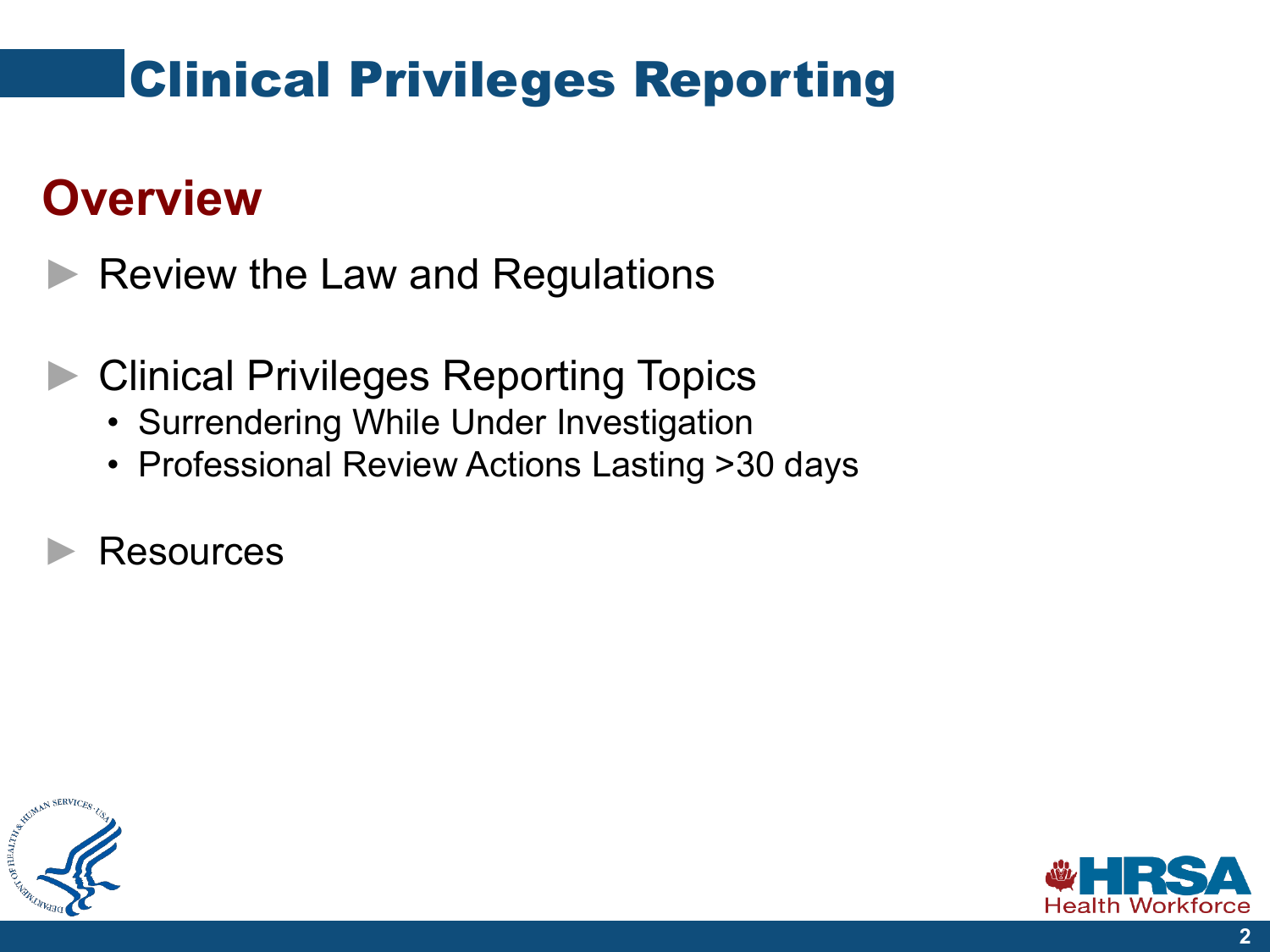#### **The Law**

"Each entity which…

(A) takes a professional review action that adversely affects the clinical privileges of a physician for a period longer than 30 days:

(B) accepts the surrender of clinical privileges of a physician…while the physician is under investigation by the entity relating to possible incompetence or improper professional conduct, or…in return for not conducting such an investigation or proceeding…"



-- Title IV of Public Law 99-660

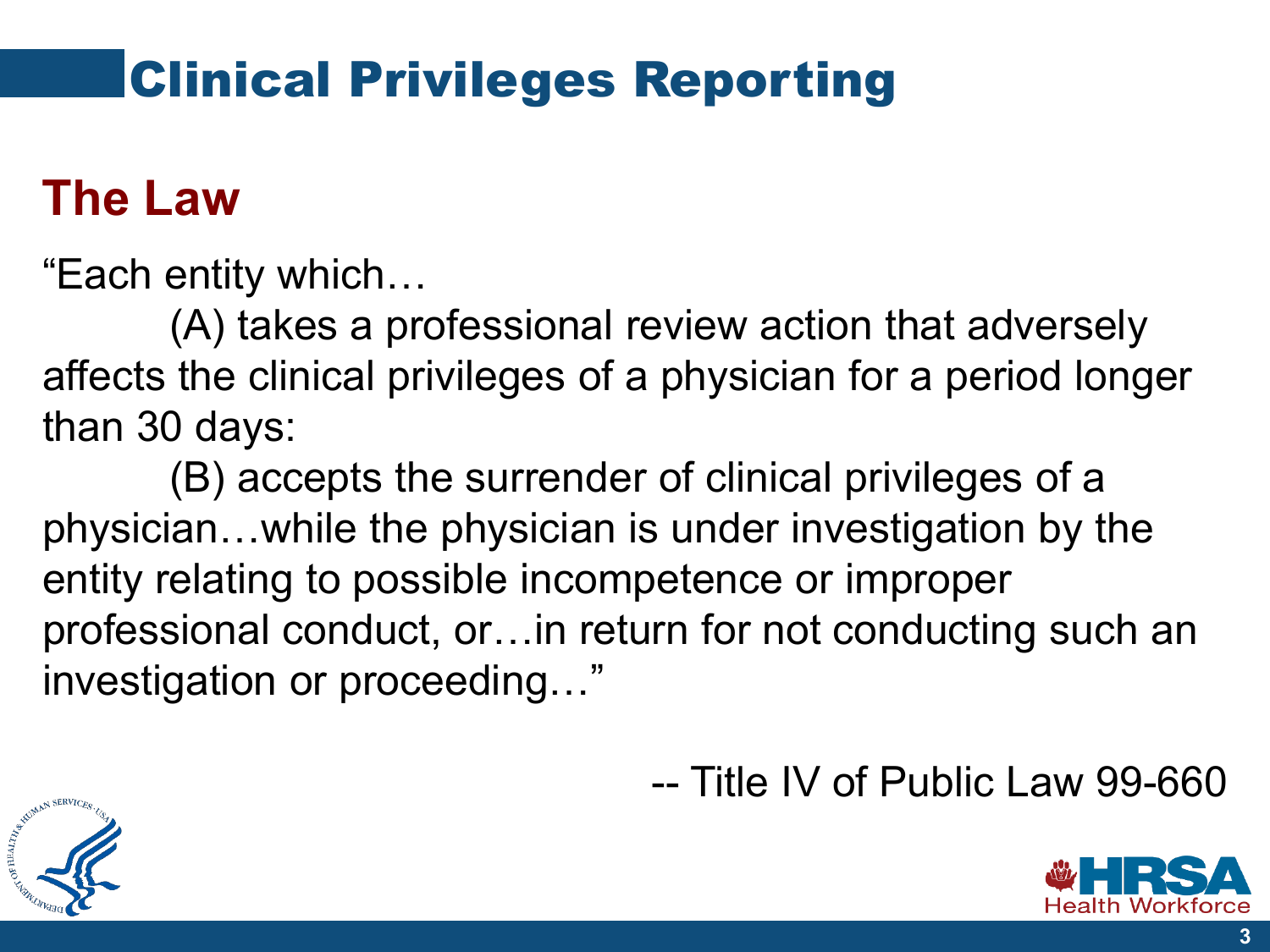#### **The Law**

The term "professional review action" means an action or recommendation of a professional review body which is taken or made in the conduct of professional review activity, which is based on the competence or professional conduct of an individual physician (which conduct affects or could affect adversely the health or welfare of a patient or patients), and which affects (or may affect) adversely the clinical privileges, or membership in a professional society, of the physician.

-- Title IV of Public Law 99-660



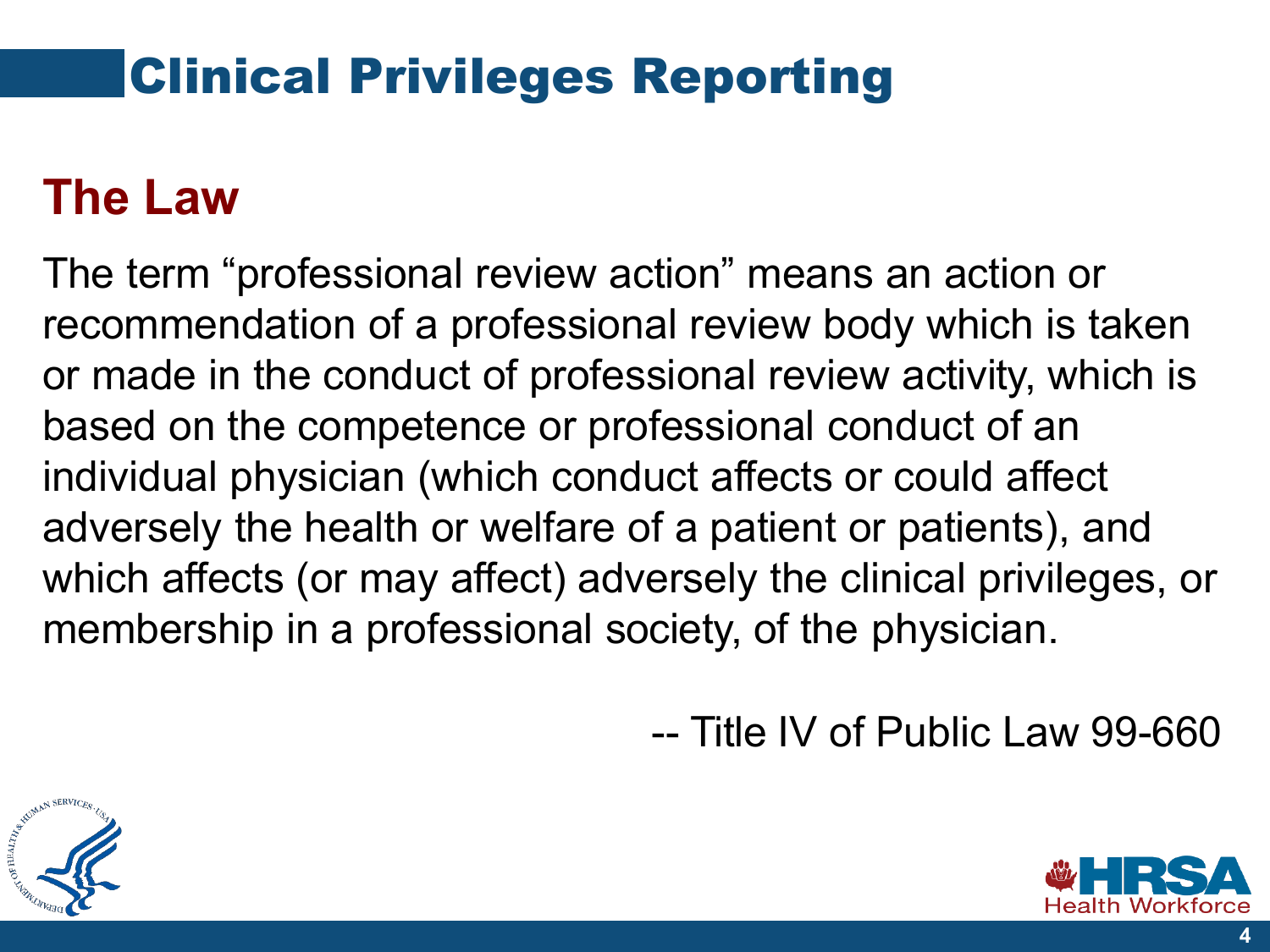#### **The Law**

The term "adversely affecting" includes reducing, restricting, suspending, revoking, denying, or failing to renew clinical privileges or membership in a health care entity.

-- Title IV of Public Law 99-660



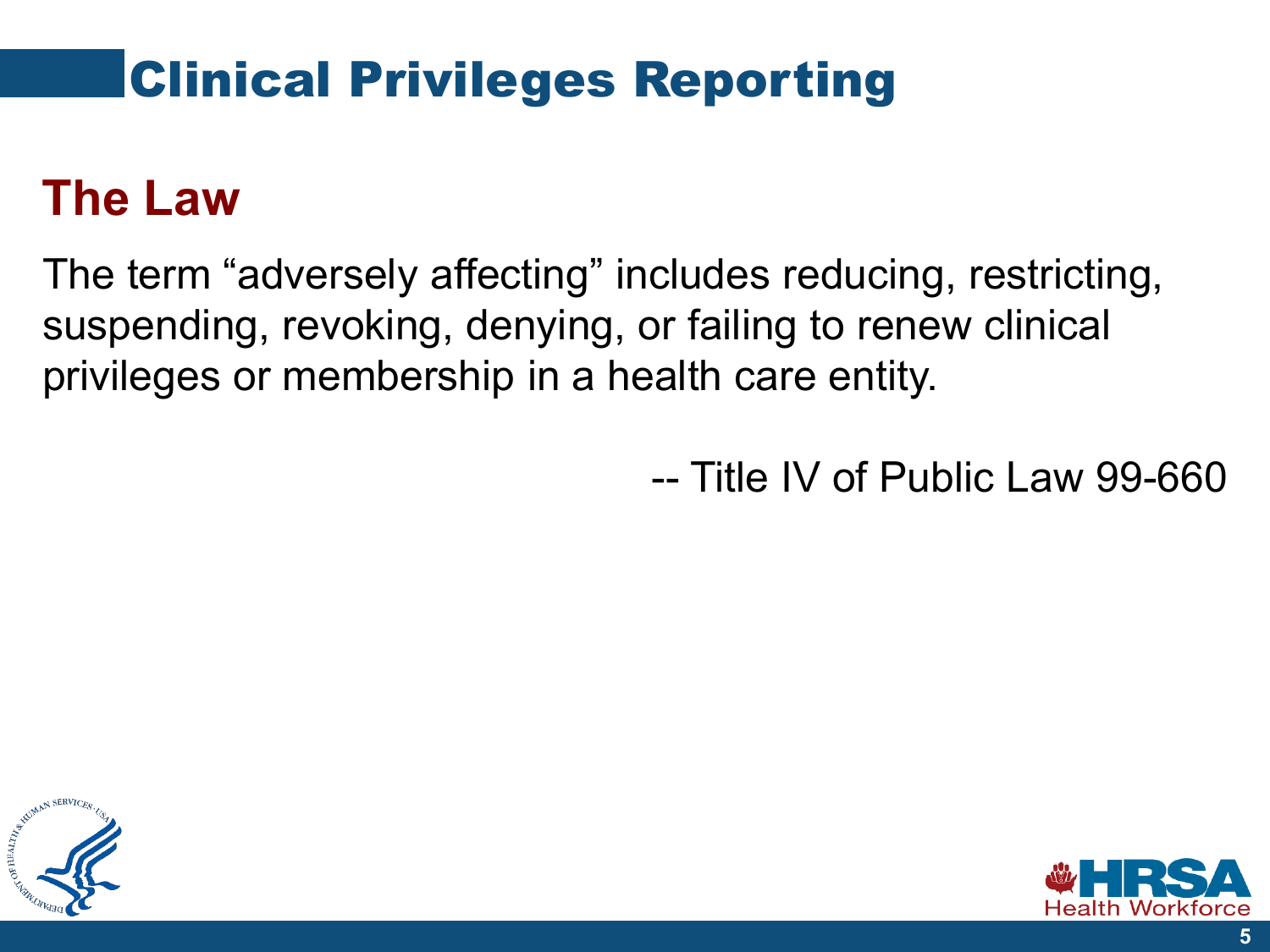

#### **To Be Specific, Reportable Actions Include:**

- Adverse clinical privileges actions >30 days related to professional
	- competence or conduct
- Surrendering privileges while under investigation.

**Must report on**: Physicians and dentists

**May report on**: Other practitioners



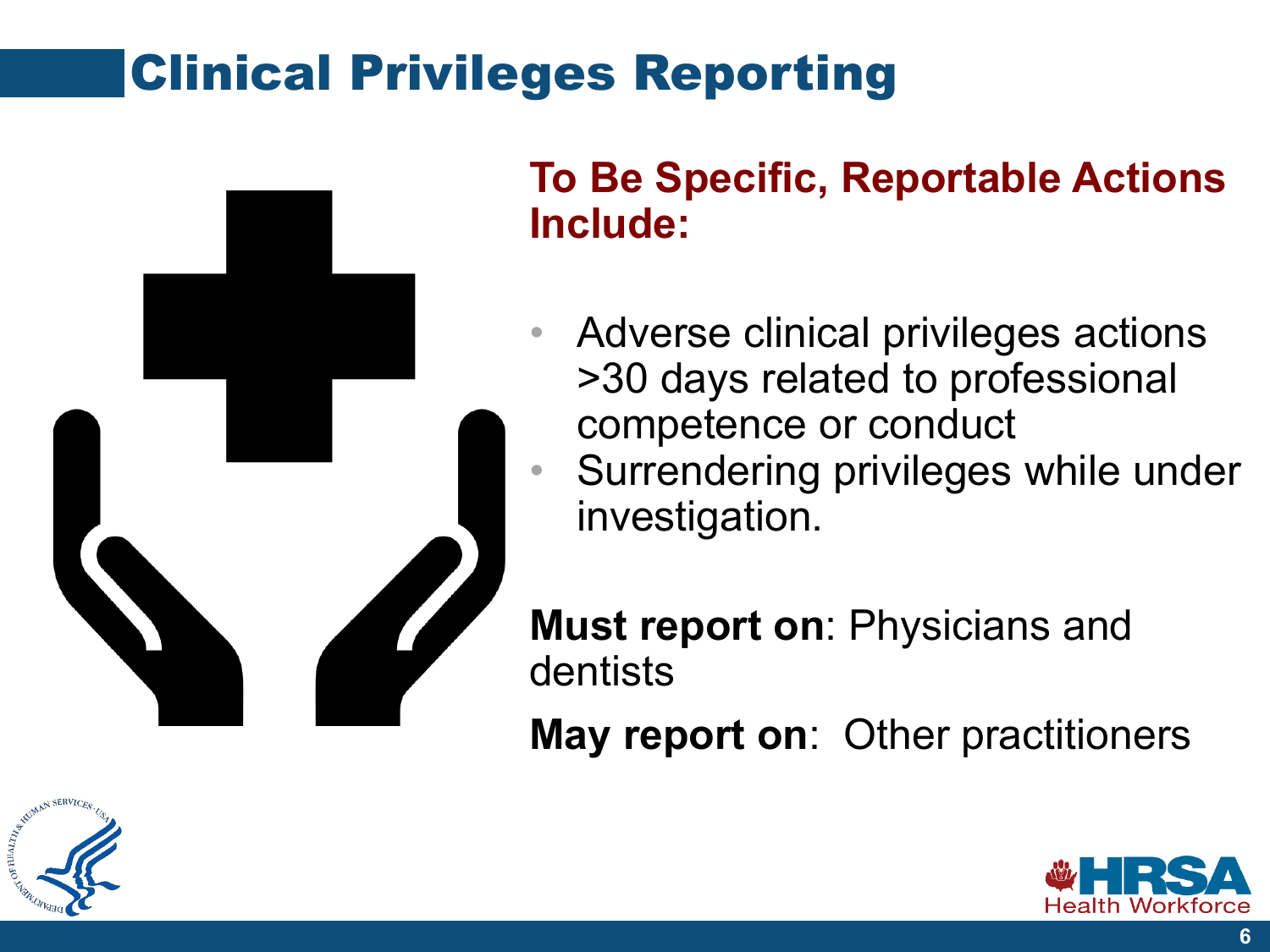# Surrendering While Under Investigation





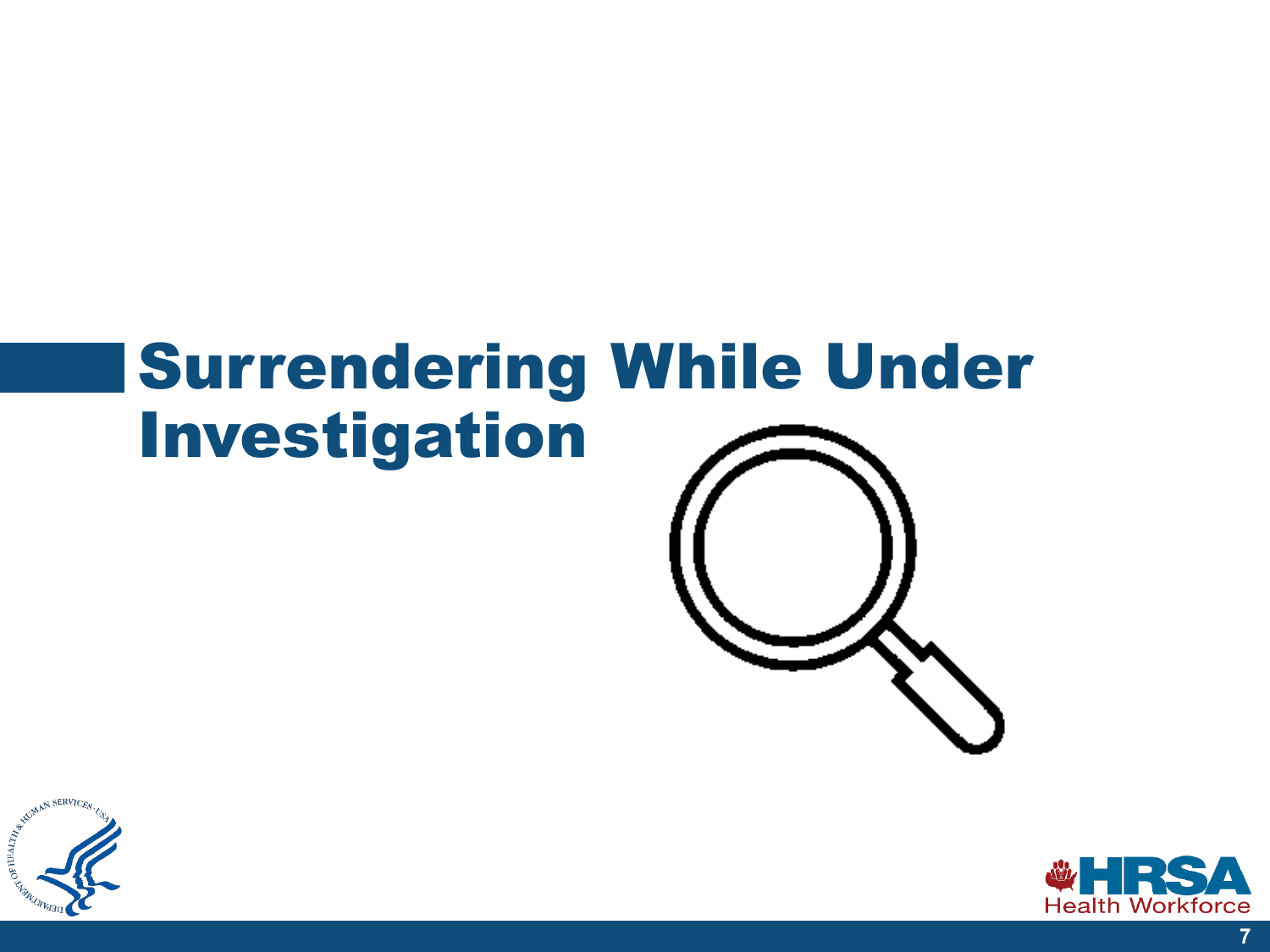#### ► **Investigations**

- 1. Definition of term is not controlled by entity's bylaws
- 2. Routine review of a practitioner is *not* an investigation
- 3. Focus must be on a particular practitioner
- 4. Precursor to professional review action
- 5. Ongoing until decision-making authority takes final action



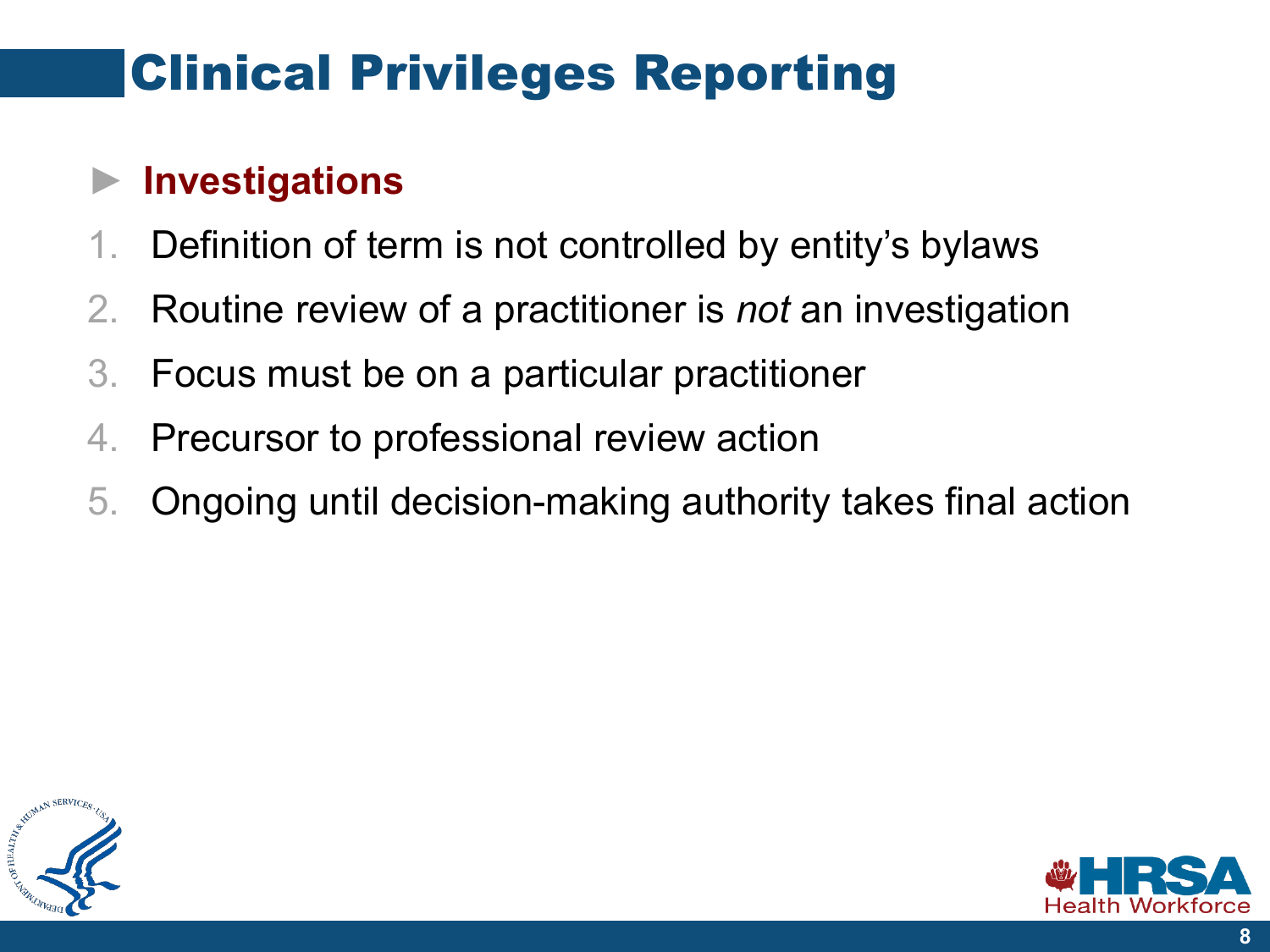#### **Nonrenewals**

- ► Ongoing investigation for possible professional incompetence or conduct
- ► Failure to renew privileges while under investigation
- Practitioner does not need to be aware of ongoing investigation



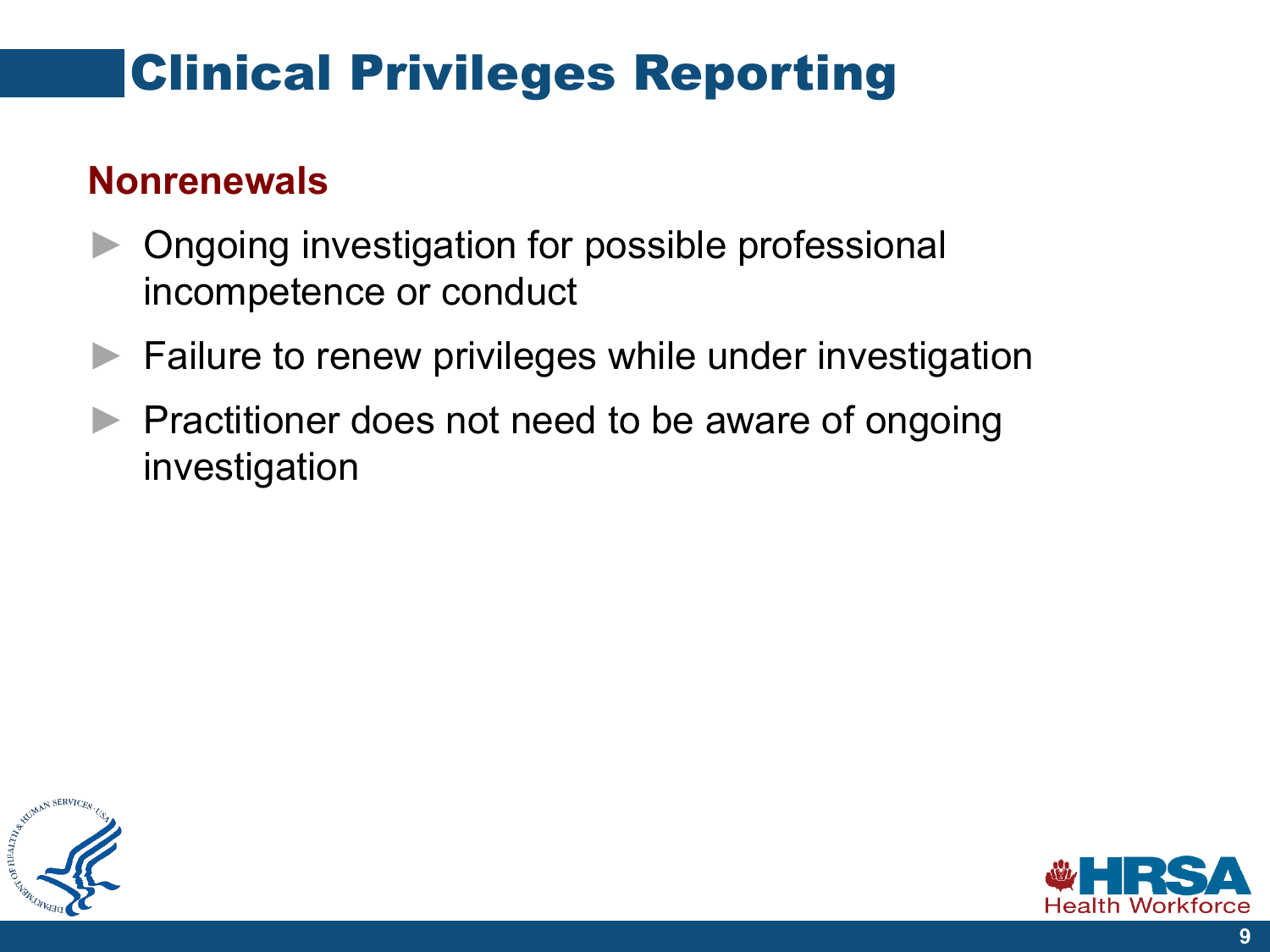#### **Withdrawal of Applications**

- Ongoing investigation for possible professional incompetence or conduct
- ▶ Practitioner applies for renewal of privileges and later voluntarily withdraws application
- Reportable regardless whether practitioner knew of ongoing investigation at time of withdrawal



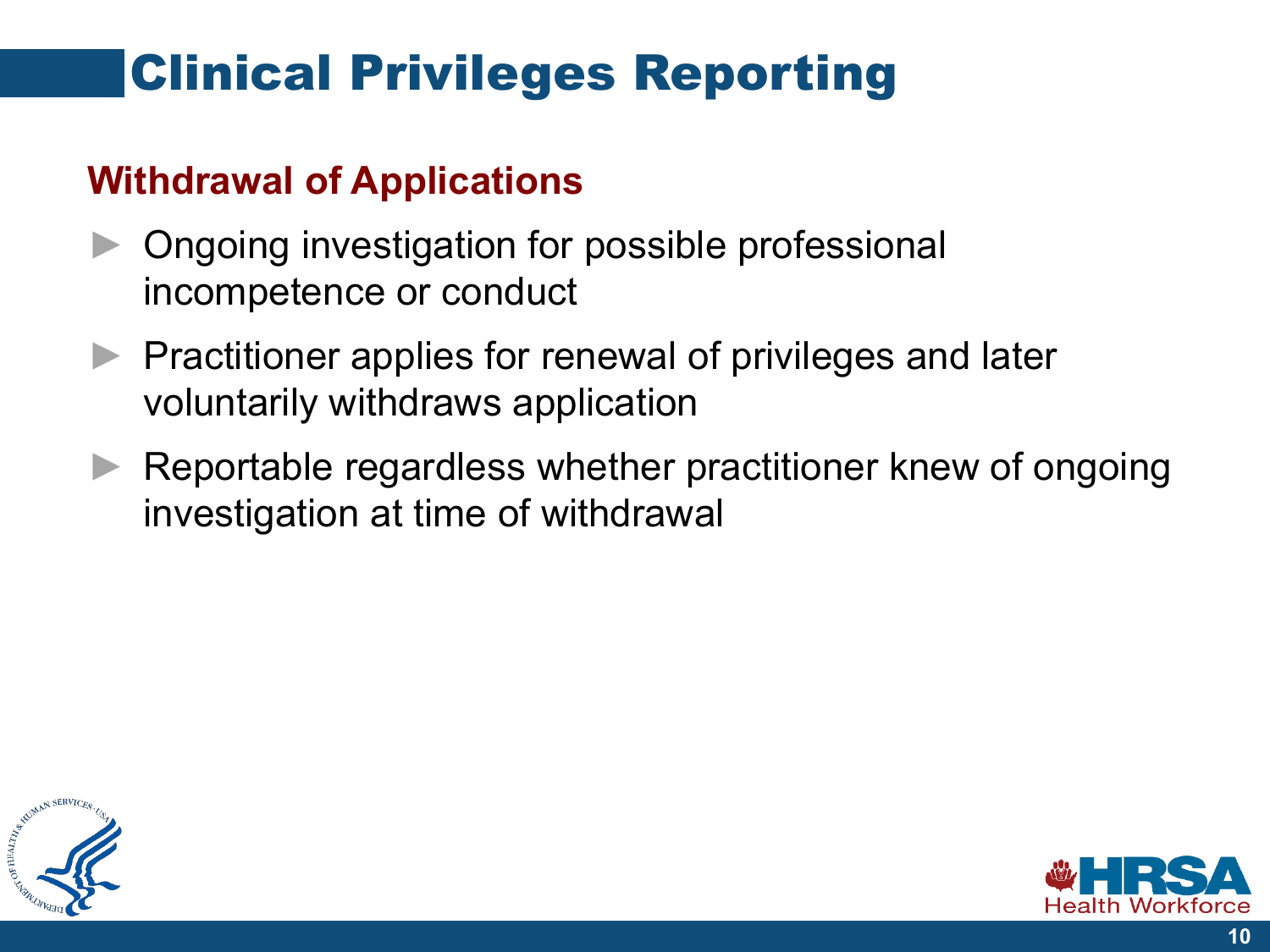## Adverse Actions Lasting Longer Than 30 Days





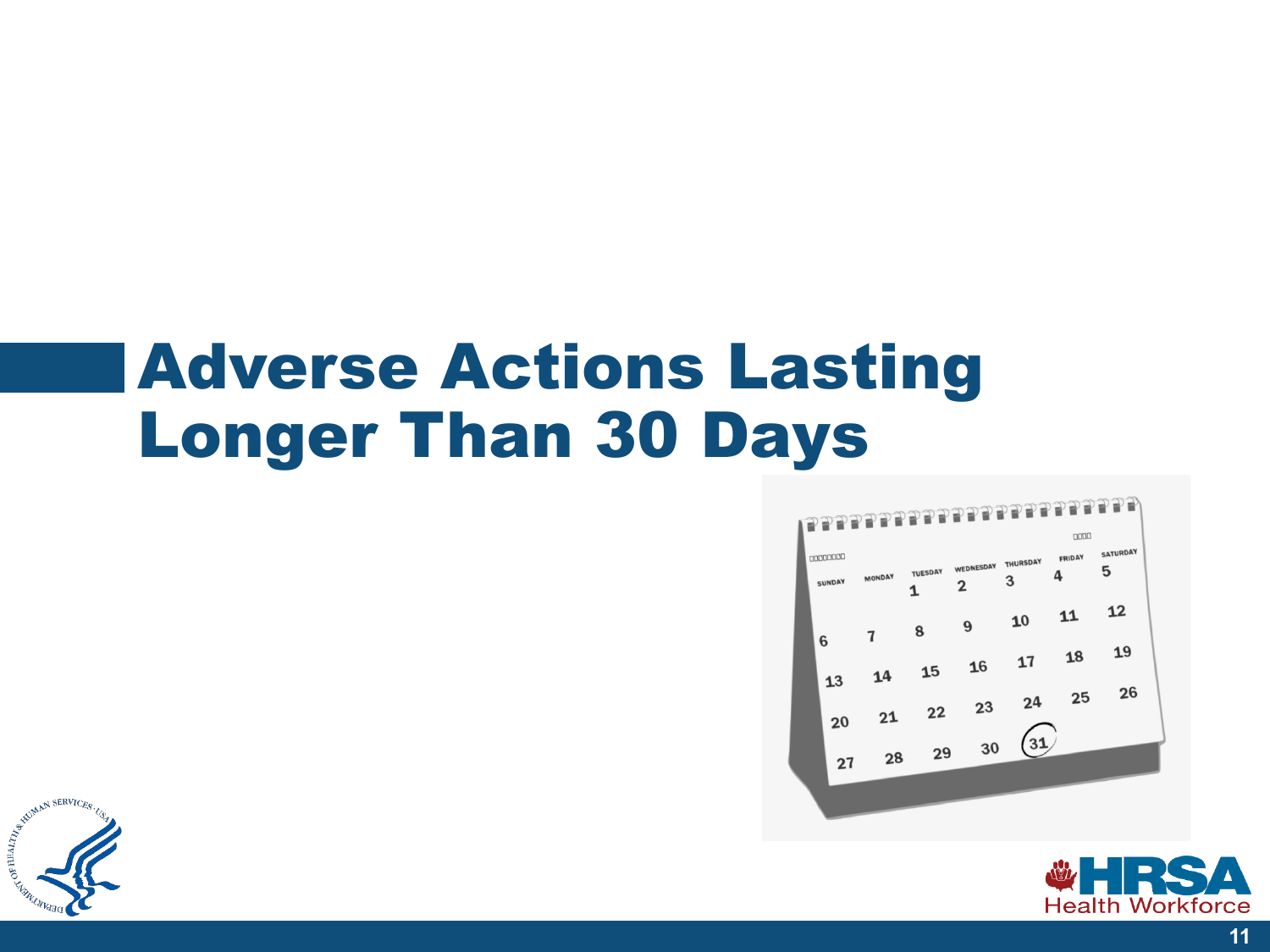#### **Summary Suspensions**

- $\blacktriangleright$  In effect or imposed for more than 30 days
- Based on professional competence or conduct that adversely affects or could adversely affect health or welfare of patient
- Result of professional review action



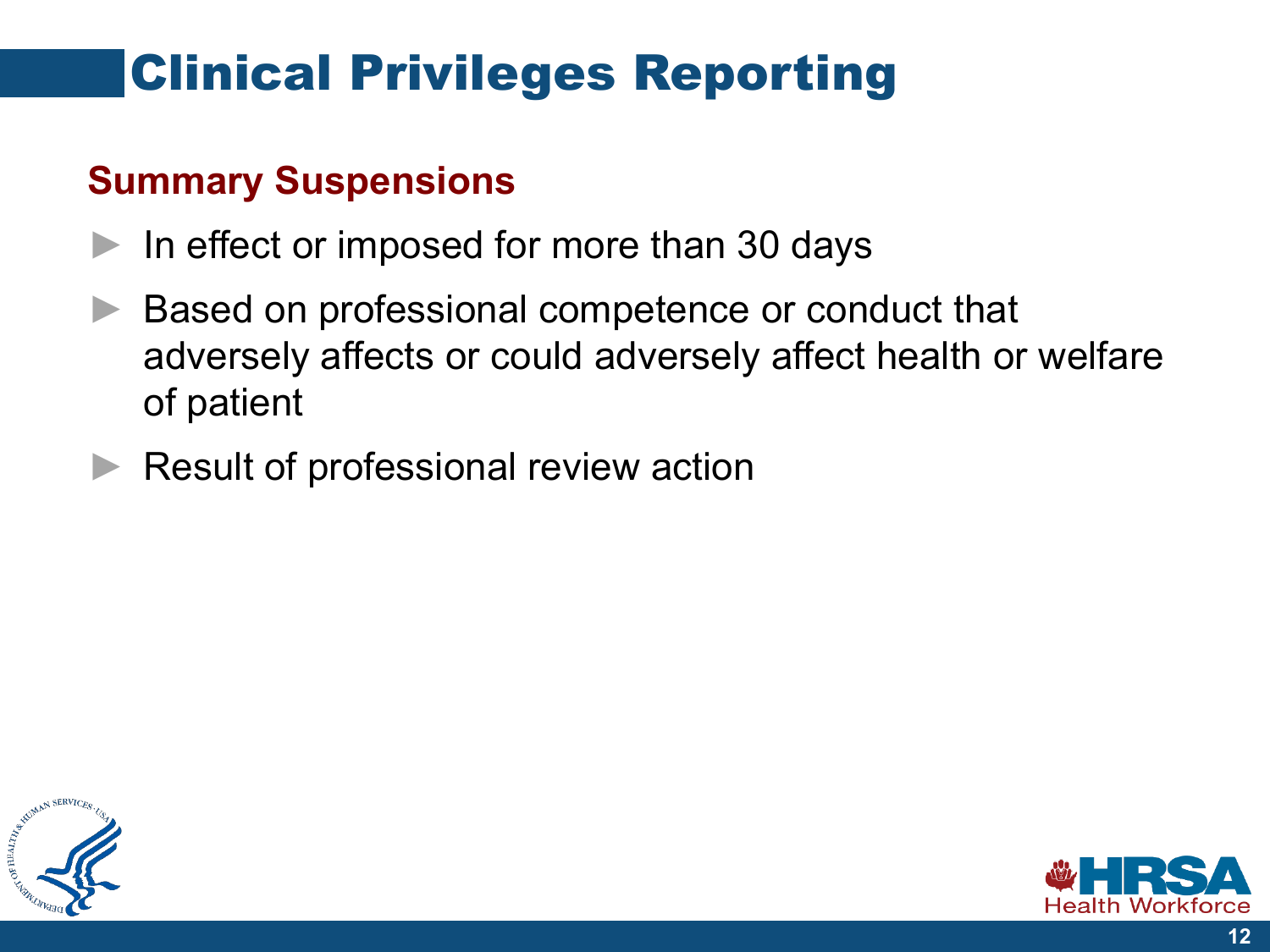#### **Denials and Restrictions**

- Reportable if greater than 30 days and result of professional review action relating to professional competence or conduct
- ► Denials of initial applications for privileges reportable
- Restrictions that prevent practitioners from exercising independent judgment reportable



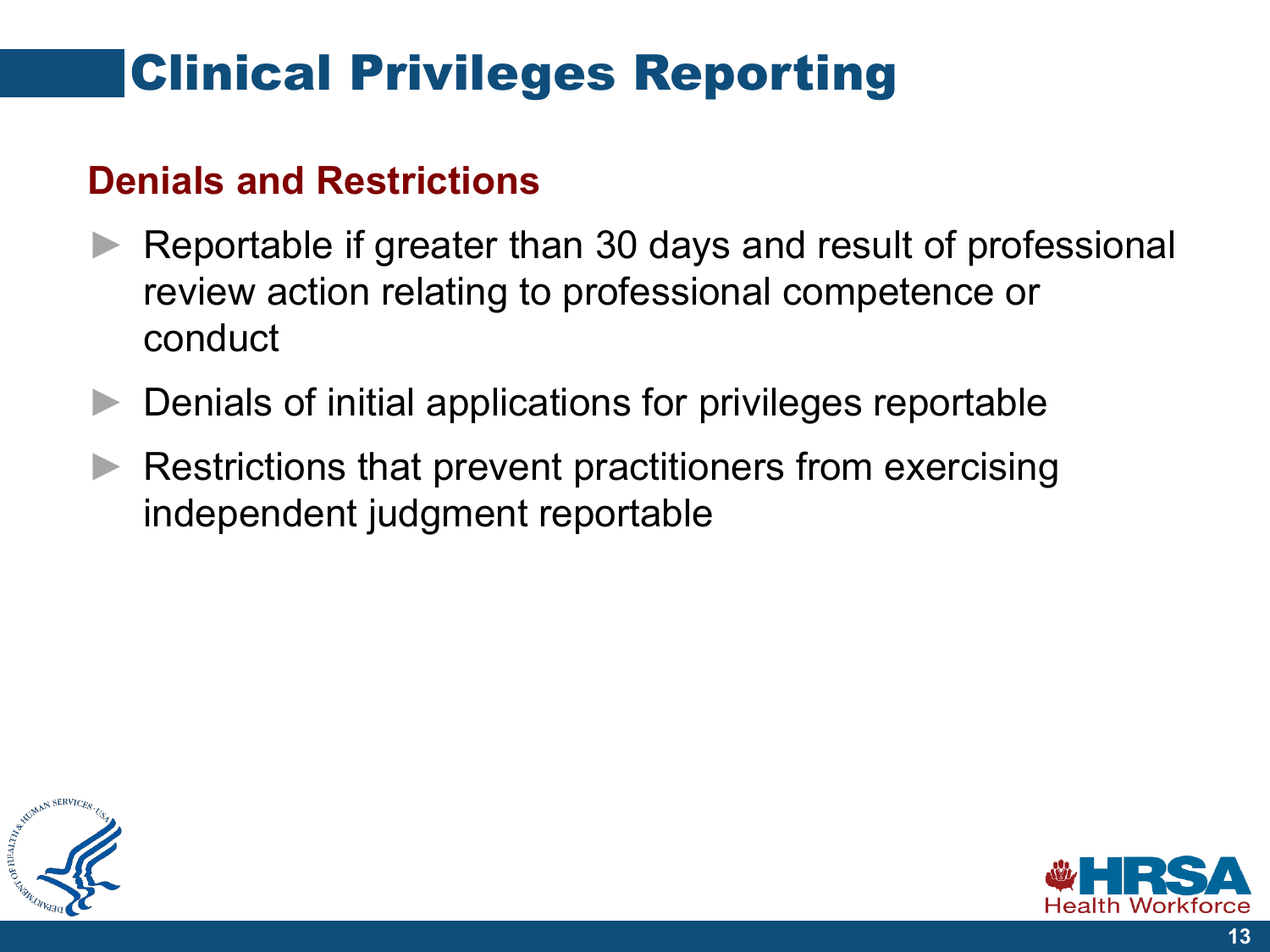#### **Proctoring**

- ► Proctor required in order to freely exercise privileges
- Imposed for more than 30 days
- Based on professional competence or conduct that adversely affects or could adversely affect health or welfare of patient
- Result of professional review action



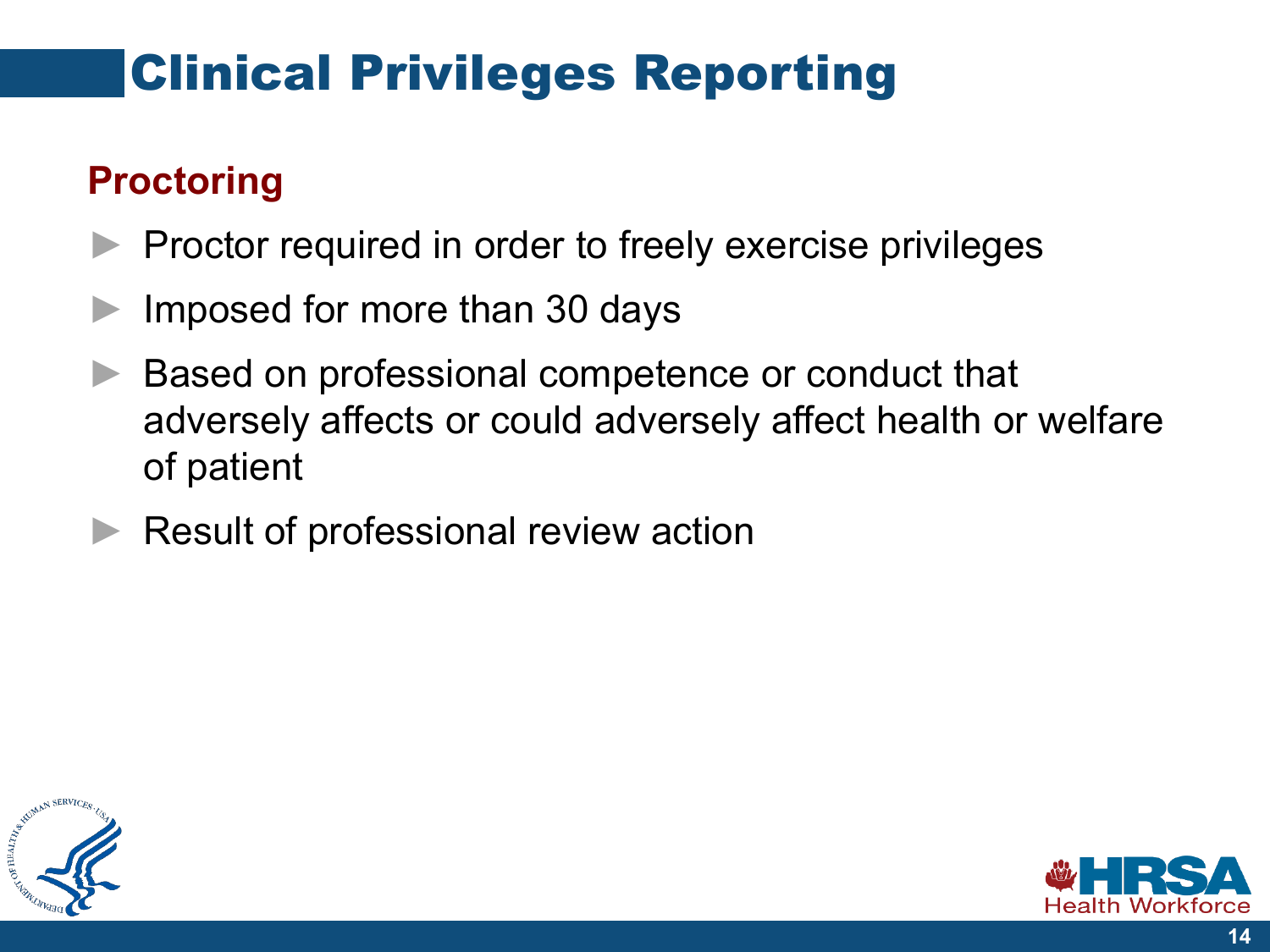